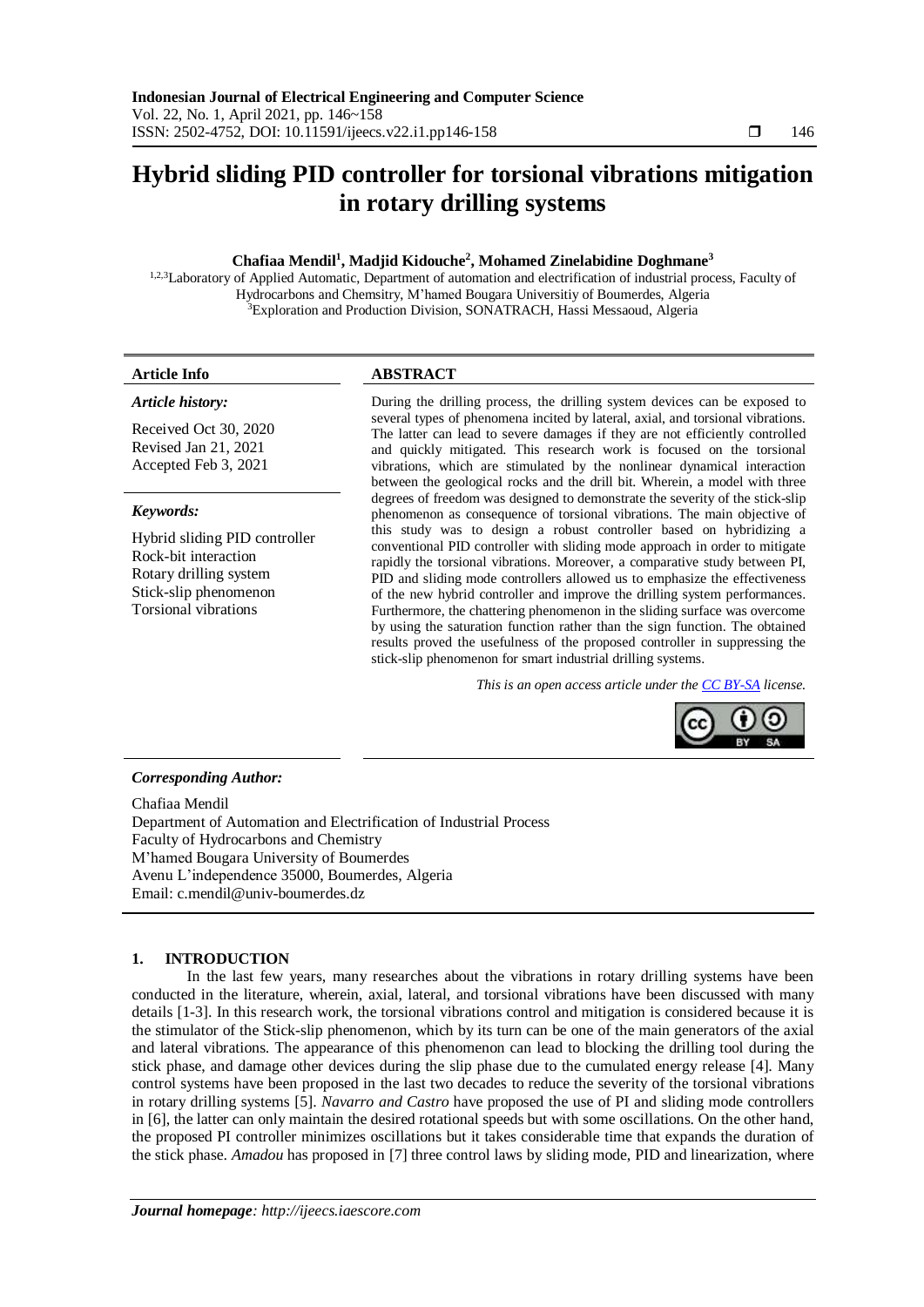acceptable performance has been obtained; the comparative study between the controllers has also been conducted. However, the dynamic of the studied model did not highlight the stick-slip phenomenon dynamic. Furthermore, *Lui* in [8] has used three sliding mode controllers to suppress the Stick-Slip oscillations; this study is an extension of contribution proposed by *Navarro* in [6]. Even though the design of three sliding mode controllers, the stick phase duration is still considerable because of activation delays in the control system. In last few years, the sliding-mode control method has been used to experimentally and numerically suppress stick-slip vibrations during drilling [9], the controller succeeded in eliminating the stick-slip oscillation but only for appropriately designed test bench. Though, when comparing the latest published studies, they have generally assumed that the input of the system is the torque delivered by the Top drive, hence, all the torques that exist between the top drive and the first element were neglected, so the speed of the first element is the same as the top drive speed. This hypothesis is the reason why the stick-slip phenomenon is not well observed since the torsional vibrations are not severe, in another way, the numerical model is not appropriately reliable, and does not precisely provide the accurate speed of the tool and that of the top drive. This limitation causes many problems during applying the functions of the drilling device (pumping and rotation). The disadvantage of these studies is that the used system model is limited to low oscillatory vibrations; therefore, in case of high frequency oscillating mode of the stick-slip vibrations, the performance of the previously developed controllers will be questionable. From other side, the dynamic mode is directly related to the rock-bit interaction term and the number of freedom degrees of the considered system, thus, these factors will make it more difficult to obtain good performances of rotary drilling system under severe torsional vibrations in its high frequency stick-slip mode. The latest proposed solutions, unfortunately, were limited to average performances and did not allow obtaining good performances. For that reasons, in this study the proposed model took the Top drive speed as an input, without neglecting the resisting torque between the top drive and the first element. Moreover, to eliminate the high vibrations, we proposed the design of a robust controller that mitigates the torsional vibrations (in its severe mode) in an optimal time so that protection of drilling equipment from hazards and damages can be efficiently guaranteed.

To address the above limitations, the main objective of this research work is to minimize the torsional vibrations of the drill string by improving the efficiency of the proposed controller, and consequently guarantee the proper functioning of the drilling equipment during drilling for the smart industrial rotary drilling systems. Wherein, the top drive rotational velocity is considered as an input of the system, three rock-bit interaction models have been analyzed (simplified model, generalized model, and Stribeck) [10], and their effects on the model dynamic and the stick-slip phenomenon severity have been carefully discussed. Therefore, the generalized model of rock-bit interaction dynamic was used in the model of the system in order to design three controllers: classic PID controller [11], sliding mode controller [12], and hybrid sliding PID controller [13], they were designed to mitigate the stick-slip vibrations. The main advantages of the latter controller is its ability to eliminate the chattering phenomenon, the controllers' performances were principally evaluated based on their response time because the dynamic of the vibrations is very fast in comparison to manual human intervention in the industrial rotary drilling systems [14]. Besides, the robustness of the hybrid controller was checked accordingly to parametric variations and monitoring, which guarantees our controller efficiency even with structured disturbances. Another advantage is that these controllers have not been previously applied for the used model. In order to attract readers to the proposed contributions in this study, we gave in section two a description of typical rotary drilling system [15].

#### **2. ROTARY DRILLING SYSTEM**

Drilling process is a technique of digging a hole in the ground to extract products like oil, and gas. Each technique is chosen based on specific drilling operations, which depend on the nature of the geological formations (especially rock hardness) and the mechanical strength of the soil (well walls stability and behavior of drilling mud). Among these techniques, the rotary drilling is distinguished; it exists since 1920 when it was developed mainly for light devices (works power of 650 Hp) and used in unconsolidated sedimentary soils. This drilling system has the advantage of good control of drilling parameters (weight on bit, rotational velocity, mud quality and its injection rate) [16]. The drilling rig is composed of several elements, all of them are important and each of them has a specific role so that the safety is ensured by blow out preventers (BOP), the pumping process is guaranteed by the mud pump, the rotation is ensured by the top drive and the rotary table, and the production of alternative energy is provided by diesel motors. In addition to that, the drill string consists of drill pipes, drill collars, they ensure the proper functioning of the tool during its rotation, without forgetting the most important component of drilling which is the tool, it can be either as toothed wheels or diamond tool (natural or synthetic diamonds: PDC and TSP) [17].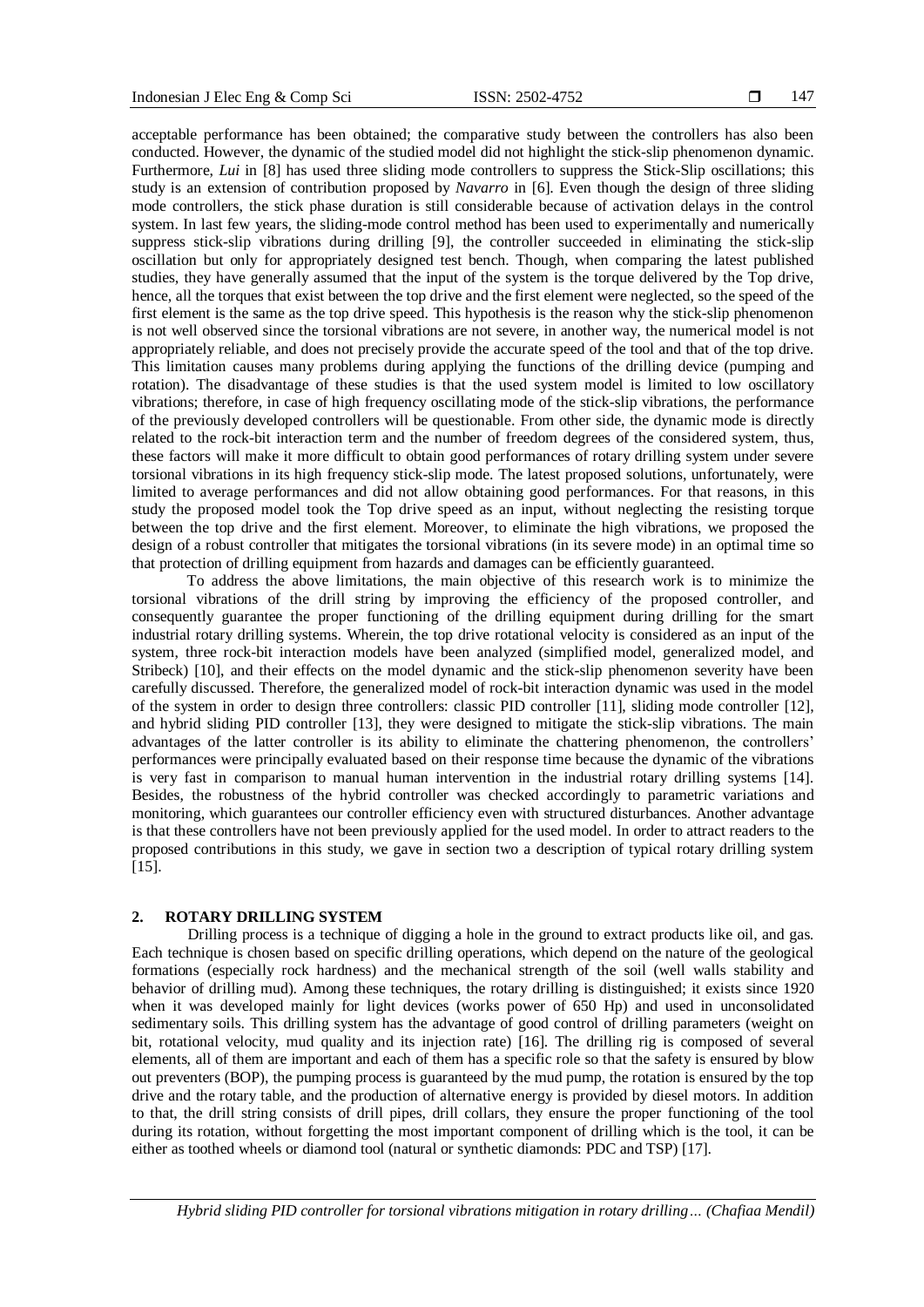#### **3. TORSIONAL VIBRATIONS**

Figure 1 shows the torsional vibration in stick-slip mode generated by parametric variations due geological formation requirements and weight on bit (WOB) monitoring. Stick-slip phenomenon is the severe status of the torsional vibrations; it can lead to damaging the drill bit, the tool string, or even the top drive if it last for a considerable period without control. In best scenario, it increases the non productive time (NPT) up to 50% of the total drilling time. The highly nonlinear rock-bit interaction dynamic is the main cause of such type of vibrations [18], for which the bit is characterized by unstable rotational speed that varies aggressively as function of sudden changes in rock geomechanical properties. Thus, the behavior of rotary drilling system during the oscillations cannot be completely predictable. For that reason, the design of friction model was not an easy task [19], where, it was necessary to introduce a large number of parameters to describe the physics of friction phenomena. Among the studied friction models, the general model has demonstrated its high representability to stick-slip phenomenon in its high frequency mode and the severe torsional vibrations.



Figure 1. Stick-slip vibration simulation with: (a) Input velocity of 40 rpm and Wob=120 N (b) Input velocity of 100 rpm and Wob= 200N

# **4. DRILL STRING MODEL**

The analysis of torsional vibrations appearing in the drillstring can be done through a proxy model of a torsion pendulum (Mass-spring-damper) because it is the most answered one for such type of studies [20]. It was firstly proposed by National Oilwell Varco (NOV) company [21]. Figure 2(a, b) show the complete drilling rig and its schematic diagram, while Figure 2(c) demonstrates its equivalent proxy system. It has three degrees of freedom where the upper disc represents the rotary table, the middle disc is considered as the tool string, and the lower disc represents the drill bit. The description of the model parameters was summarized in Table 1.



Figure 2. Rotary drilling system: (a) Complete Drilling rig [8], (b) Its Schematic diagram [19], (c) Equivalent Proxy model with three elements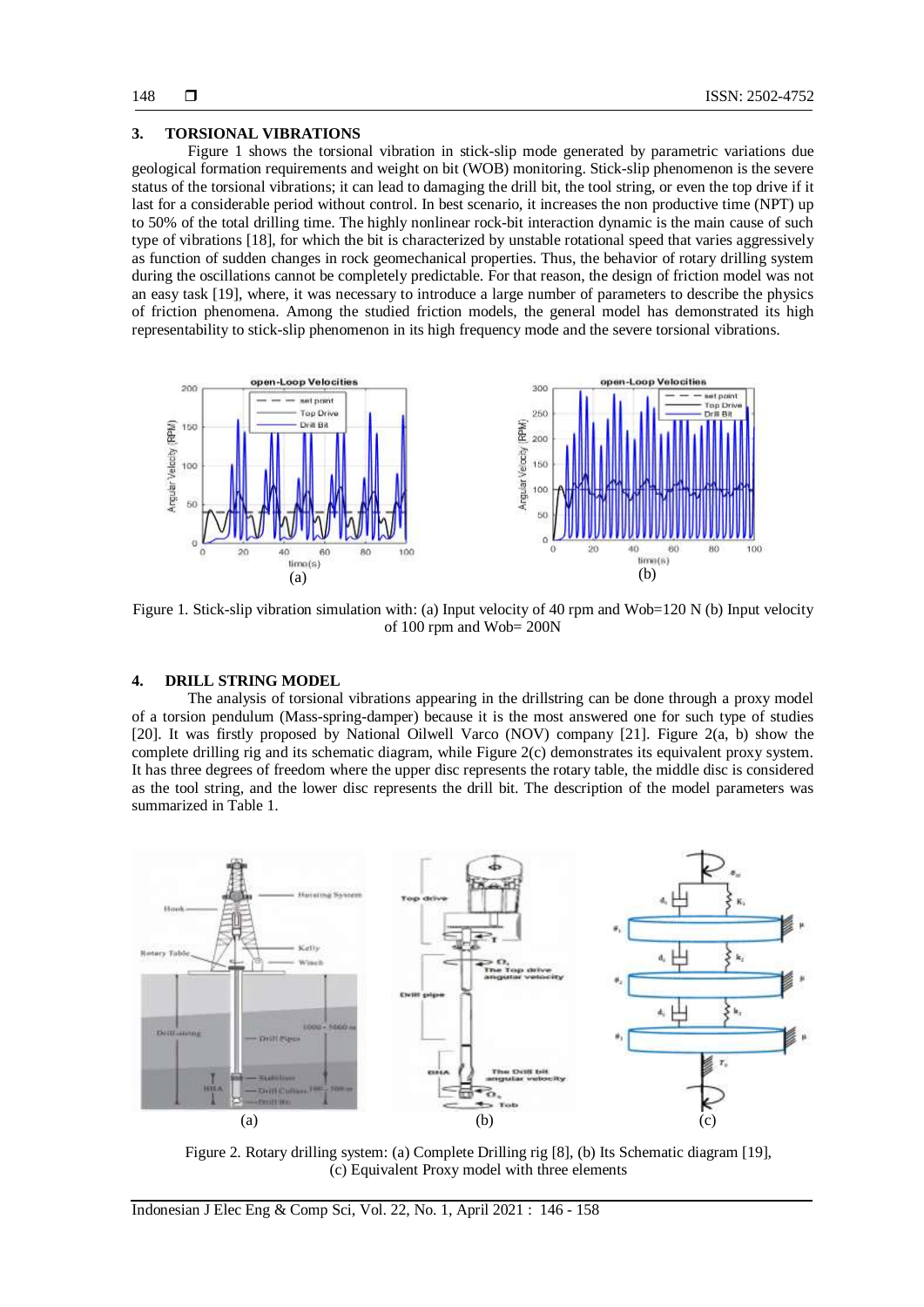The three-element proxy model of rotary drilling system is described by (1):

$$
\begin{cases}\n\ddot{\theta}_{1} = \frac{1}{j_{1}}\left(d_{1}(\dot{\theta}_{td} - \dot{\theta}_{1}) - k_{1}(\theta_{td} - \theta_{1}) - d_{2}(\dot{\theta}_{1} - \dot{\theta}_{2}) - k_{2}(\theta_{1} - \theta_{2}) - \mu\dot{\theta}_{1}\right) \\
\ddot{\theta}_{2} = \frac{1}{j_{2}}\left(d_{2}(\dot{\theta}_{1} - \dot{\theta}_{2}) + k_{2}(\theta_{1} - \theta_{2}) - d_{3}(\dot{\theta}_{2} - \dot{\theta}_{3}) - k_{3}(\theta_{2} - \theta_{3}) - \mu\dot{\theta}_{2}\right) \\
\ddot{\theta}_{3} = \frac{1}{j_{3}}\left(d_{3}(\dot{\theta}_{2} - \dot{\theta}_{3}) + k_{3}(\theta_{2} - \theta_{3}) - \mu\dot{\theta}_{3} - T_{b}\right)\n\end{cases} (1)
$$

| Table 1. Parameters description for the designed rotary drilling model |  |  |
|------------------------------------------------------------------------|--|--|
|                                                                        |  |  |

| Parameter          | Description                                           | Unit                          |
|--------------------|-------------------------------------------------------|-------------------------------|
| $\theta_{td}$      | The top drive angular displacement                    | [rad]                         |
| $\theta_{i=1,2,3}$ | The angular displacements of the rope section i       | [rad]                         |
| $k_{i=1,2,3}$      | Torsional stiffness coefficient of the rope section i | [N.m/rad]                     |
| $d_{i=1,2,3}$      | Internal damping coefficient of the rope section i    | [N.m.S/rad]                   |
| $\mu$              | Wall friction coefficient                             | [N.m]                         |
| $J_{i=1,2,3}$      | The inertia of the rope section i                     | $\lceil \text{kg.m}^2 \rceil$ |

To use the standard notation for states and inputs in (1), the following variable changes were applied:  $\dot{\theta}_1 \triangleq$  $x_1, \dot{\theta}_2 \triangleq x_2 \dot{\theta}_3 \triangleq x_3$ ,  $\theta_{td} - \theta_1 \triangleq x_4$ ,  $\theta_1 - \theta_2 \triangleq x_5$ ,  $\theta_2 - \theta_3 \triangleq x_6$ ,  $\dot{\theta}_{td}$ =u.

The state equations of the system were then rewritten in the form given by (2).

$$
\begin{cases}\n\dot{x}_1 = A_1 x_1 + A_2 x_2 + A_3 x_4 + A_4 x_5 + A_5 u \\
\dot{x}_2 = B_1 x_1 + B_2 x_2 + B_3 x_3 + B_4 x_5 + B_5 x_6 \\
\dot{x}_3 = C_1 x_2 + C_2 x_3 + C_3 x_6 + C_4 T_b \\
\dot{x}_4 = \dot{\theta}_{td} - \dot{\theta}_1 = u - x_1 \\
\dot{x}_5 = \dot{\theta}_1 - \dot{\theta}_2 = x_1 - x_2 \\
\dot{x}_6 = \dot{\theta}_2 - \dot{\theta}_3 = x_2 - x_3\n\end{cases}
$$
\n(2)

Where

$$
\begin{cases}\nA_1 = \frac{-d_1 - d_2 - \mu}{j_1} & B_1 = \frac{d_2}{j_2} \\
A_2 = \frac{d_2}{j_1} & B_2 = \frac{-d_2 - d_3 - \mu}{j_2} \\
A_3 = \frac{k_1}{j_1} & ; \quad B_3 = \frac{d_3}{j_2} \\
A_4 = \frac{-k_2}{j_1} & B_4 = \frac{k_2}{j_2} \\
A_5 = \frac{d_1}{j_1} & B_5 = \frac{-k_3}{j_2}\n\end{cases}
$$
\n(3)

The matrix form was then obtained as given by (4).

$$
\begin{cases}\n\dot{x}(t) = A(x(t)) + B(x)u(t) \\
Y(t) = C(x(t))\n\end{cases} (4)
$$

Y(t) is the measured output variable which is drill bit speed, where  $x(t) = \begin{bmatrix} x_1 & x_2 & x_3 & x_4 & x_5 & x_6 \end{bmatrix}$  is the state vector, with

$$
C(x) = \begin{bmatrix} 0 & 0 & 1 & 0 & 0 & 0 \end{bmatrix}, A(x) = \begin{bmatrix} A_1x_1 + A_2x_2 + A_3x_4 + A_4x_5 \\ B_1x_1 + B_2x_2 + B_3x_3 + B_4x_5 + B_5x_6 \\ C_1x_2 + C_2x_3 + C_3x_6 + C_4T_b \\ -x_1 \\ x_1 - x_2 \\ x_2 - x_3 \end{bmatrix}, B(x) = \begin{bmatrix} A_5 \\ 0 \\ 0 \\ 1 \\ 0 \\ 0 \end{bmatrix}
$$

Where  $T_b$  is the torque on the bit, it represents the nonlinearity term, and it is given by (5).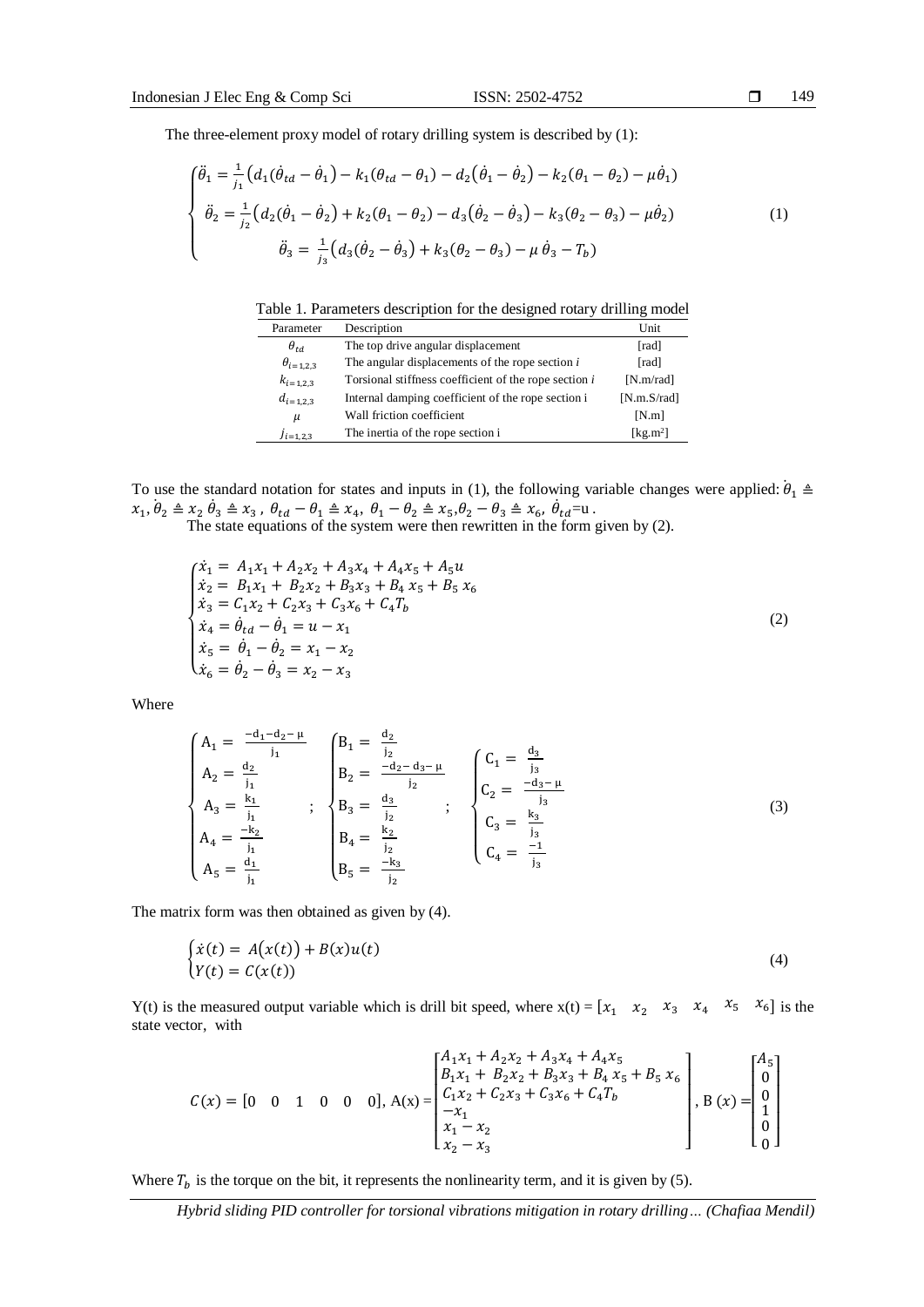$$
T_b = x_3 \left( \frac{A}{\sqrt{x^2 + 0^2}} + \frac{B}{x^2 + 0^2} \right) - Dx_3 \left( \frac{x_3}{0_1} - 1 \right) \tag{5}
$$

Where  $A = \mu_n N r$ , and  $B = A p \Omega_0$ , the numerical values for the various constants used in the simulation are:  $K_1 = K_2 = K_3 = 481.29 \text{ N} \cdot m/rad, j_1 = j_2 = 1030.45 \text{ kg} \cdot m^2, j_3 = 223.44, d_1 = d_2 = 51.38 \text{ N} \cdot m \cdot s/rad,$  $d_3 = 39.79 N \cdot m \cdot s / rad$ ,  $\mu = 10 N \cdot m$ ,  $Wob = 120 N \cdot m$ , the parameters in (5) are summarized in Table 2.

Table 2. Parameters description of Torque on bit term

| Parameter    | Description                    | Value              |
|--------------|--------------------------------|--------------------|
| $\mu_n$      | Nominal friction coefficient   | 40 Nm              |
| N            | The force vector               | $9.81\times Wob$ N |
| R            | The contact radius vector      | 0.1 <sub>m</sub>   |
| $\Omega_0$   | Chain transition speed         |                    |
| $\Omega_{1}$ | Transition speed for the well  | 31.4159            |
| P            | The initial friction parameter | 1.5                |
| D            | The linear damping vector      | 0.28               |

## **5. CONTROLERS DESIGN**

#### **5.1. Sliding mode controller (SMC)**

The SMC is a two-part controller design process; the first part associates with the design of a sliding surface so that the sliding motion satisfies the design specifications dealt with it. The second part focuses on the selection of a control law that will make the switching surface attract the system state. The control problem, which minimizes the problem of driving the system to its surface and then ensuring that it stays on this surface all the time, is based on Lyapunov approach [22]. The sliding mode controller was designed through the following steps:

**Step 1.** The choice of the sliding surface; it is defined according to the order of the system as given in (6).

$$
s(x) = \left(\frac{d}{dt} + \lambda\right)^{n-1} e(x) \tag{6}
$$

With  $e(x) = x_d - x$ , *n* is the relative order of the system compared to the output  $y(t)$ ,  $x_d$  is the desired set point, and  $e$  is the error.

**Step 2.** The condition of existence and the convergence of the slip regime: these criteria allow the states of the system to converge towards the sliding surface, and oblige them to remain in the vicinity of the sliding surface [23]. The condition is given by (7); it only guarantees an asymptotic convergence towards the sliding surface. However, to obtain a convergence in finite time, condition (8) should be verified.

$$
\dot{s}.s < 0 \tag{7}
$$

$$
\dot{s} \cdot s < -k \left| s \right| \tag{8}
$$

With:  $k > 0$ 

The conditions in (7) and (8) are derived from Lyapunov methodology where a positive scalar function  $v(x) > 0$  is chosen as:

$$
V(s) = \frac{1}{2}s^2 \tag{9}
$$

Its derivative is calculated and investigated to be negative or at least semi-negative.

$$
\dot{V}(x) = s(x). \dot{s}(x) \tag{10}
$$

**Step 3.** Determination of the control law: this law is broken down into two equations; the first is the equivalent control law  $u_{eq}$  which is given in (11), Which represents the continuous part of the input, as obtained by the derivation of the sliding surface (s), and canceling all the terms which hinder the stability of the system, Physically, it can be interpreted as the average value of the real command [24]. The second equation is the discontinuous law  $u_d$ , which is added for the purpose of eliminating the chattering phenomenon [25]. There are several functions that can be used to eliminate this phenomenon, in this paper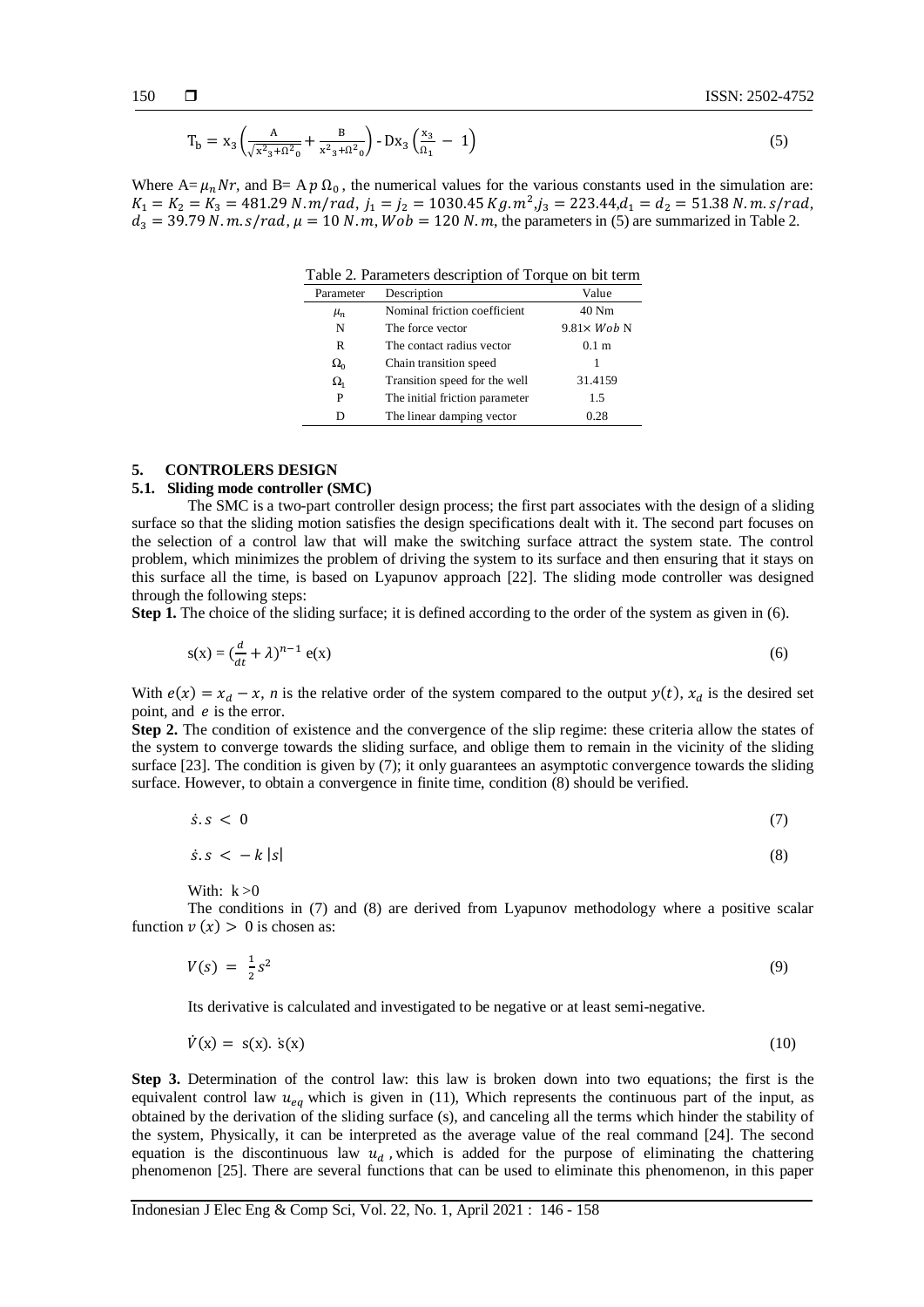151

we choose to use (12), (13), and (16) have been considered as discontinuous control law of the sliding controller for the chosen surface expressed in (15). The sign function given in (12) has been replaced by a saturation function (13) because it has less discontinuity so that the chattering phenomenon can be avoided.

$$
U = u_{eq} + u_d \tag{11}
$$

$$
u_{d1} = k \, sign\left(s(x)\right) \tag{12}
$$

$$
u_{d2} = k \text{ sat } (s(x) \tag{13}
$$

With

$$
\text{sat(s)} = \begin{cases} \frac{s}{\varphi} & \text{si } \left| \frac{s}{\varphi} \right| \le 1\\ \text{sgn}\left(\frac{s}{\varphi}\right) & \text{si } \left| \frac{s}{\varphi} \right| \ge 1 \end{cases} \tag{14}
$$

With:  $\varphi$  is the transition band of the sliding surface Then, the sliding surface became

$$
s = (x_1 - Q_{ref}) + \lambda \left[ \int_0^t x_1(\tau) - Q_{ref} d\tau + \lambda \int_0^t x_1(\tau) - x_3(\tau) d\tau \right]
$$
\n(15)

And the sliding control law was obtained as given in (16).

$$
U_{\text{sli}} = \frac{1}{A_5} \left[ -A_1 x_1 - A_2 x_2 - A_3 x_4 - A_4 x_5 - \lambda (x_1 - Q_{\text{ref}}) - \lambda (x_1 - x_3) - u_d \right]
$$
(16)

With: k,  $\lambda > 0$ 

#### **5.2. PID controller**

PID (proportional, integral, derivative) controllers are classic controllers [26]; they have been widely used in the industry for several systems and applications [27, 28]. The control laws for PI and PID regulators are given by (17) and (18) respectively.

$$
U_{PI} = k_p \left( 1 + \frac{1}{T_{i}s} \right) \qquad (17)
$$
  

$$
U_{PID} = -k_p \left( 1 + \frac{1}{T_{i}s} + T_d \cdot s \right) \qquad (18)
$$

With:  $k_p$  is a proportional gain,  $T_i$  is an integral time constant, and  $T_d$  is a derivative time constant.

# **5.3. Hybrid PID sliding mode controller**

The hybrid controller consists of making a combination between two control laws [29]; the first is that of the classic PID (or PI) controller which compensates for the drilling non-linearity caused by the stickslip vibrations [30], it also prevents the tool from sticking. While, the second controller with its sliding mode improves the robustness of the proposed method and ensures the desired rate of penetration, the mathematical formula for PID (PI) sliding mode controller are described by (19) and (20) respectively.

$$
U_{\text{sli}} = U_{\text{sli}} + U_{\text{PI}} \tag{19}
$$

$$
U_{\text{sli\_pid}} = U_{\text{sli}} - U_{\text{PID}} \tag{20}
$$

Where:  $U_{PI}$  is the PI controller law in (17),  $U_{PID}$  is the PID controller law in (18), and  $U_{Sli}$  is the sliding mode control law in (16).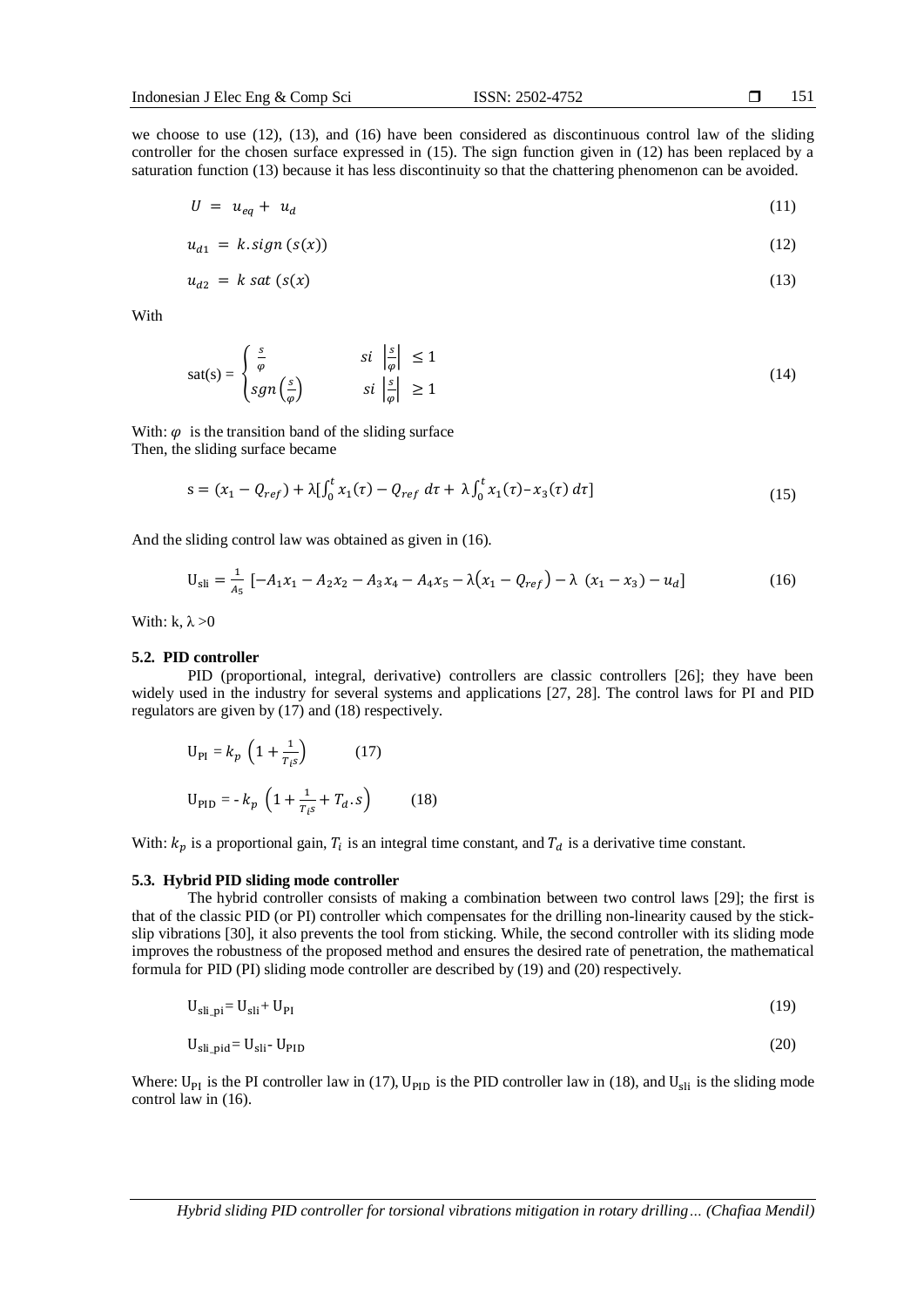#### **5.4. Controllers' robustness**

To investigate the controller robustness due to parametric variations, (21) was proposed.

$$
U_{sli} = \frac{1}{A_s} \left[ -\Delta_1 A_1 x_1 - \Delta_2 A_2 x_2 - \Delta_3 A_3 x_4 - \Delta_4 A_4 x_5 - \lambda \left( x_1 - Q_{ref} \right) - \lambda \left( x_1 - x_3 \right) - u_d \right] \tag{21}
$$

Where:  $\Delta_i$  are positive constants which adjust the model parameters. Based on the obtained responses, the robustness can be then quantified [31, 32], with  $0 < \Delta_i < 1$ .

#### **6. RESULTS AND DISCUSSION**

In order to study the open-loop model and to prove that the studied system is subjected to strong torsional vibrations in its high-frequency stick-slip mode, and to monitor the efficiency of this closed-loop model (sliding mode controller (SMC), PID controller and hybrid PID sliding mode controller), the MATLAB R2015 environment has been used, which enabled the implementation of the model shown in (2) and displays response graphs. Based on the results, we were able to make an evaluation of the performances and interpretations of the responses' characteristics (Overshoot, Stabilization time, Static difference) and to assess the effectiveness of these controllers applied for the rotary drilling model.

#### **6.1. Open loop responses**

Figure 3(a) shows the top drive angular velocity in black and the bit angular velocity in blue for open loop response of the system. As noted in previous section, the general rock-bit interaction term has been used since it represents the stick-slip dynamic with high fidelity. By setting the  $Wob = 120N$ . *m* for an input velocity of 100 rpm, the bit speed oscillates, but, the top drive oscillations are less than the bit oscillations due vibrations absorption from the bottom hole up to surface. It is also noticeable that the maximum bit velocity exceeded the double of the top drive velocity at the slip phase, and then decreased to near zero at the stick phase repetitively. Moreover, to analyze these phases, Figure 3(b) was shown to demonstrate the torque on bit variations during the oscillations, where the maximum torque was  $180 N$ . *m* which is obtained at the end of each stick phase while the minim value was  $100N$ , m which is obtained at the end of each slip phase. Thus, the torque variation is a direct indicator of the torsional vibration severity.



Figure 3. Open loop responses of rotary drilling system for: (a) The angular velocities, (b) The Torque on bit

#### **6.2. Sliding mode controller results**

Figure 4(a) shows the top drive and the bit rotational velocities under the designed sliding mode controller [33], it was noted that the performances of the system has been improved, where the oscillations have been reduced at the bit and removed at the top drive. The responses had stabilized at  $t = 10$  s, without overshoot, therefore without a static difference. These performances really prove the effectiveness and the validity of the designed controller in comparison to time response of controllers in latest studies like results in [8]. Nevertheless, the chattering phenomenon had appeared at the control input as shown in Figure 4(b), it is mainly caused by the discontinuous sign function given by (12). To eliminate the chattering effects [34], other functions were considered too. Figure 5(a) shows the angular velocities of the top drive and that of the drill bit with a sliding mode controller by using saturation function given by (14). By using an equivalent saturation control, the performance of the system remained the same as in Figure  $4(a)$ , but the chattering phenomenon has been eliminated as illustrated in Figure 5(b) so that the control system was improved too.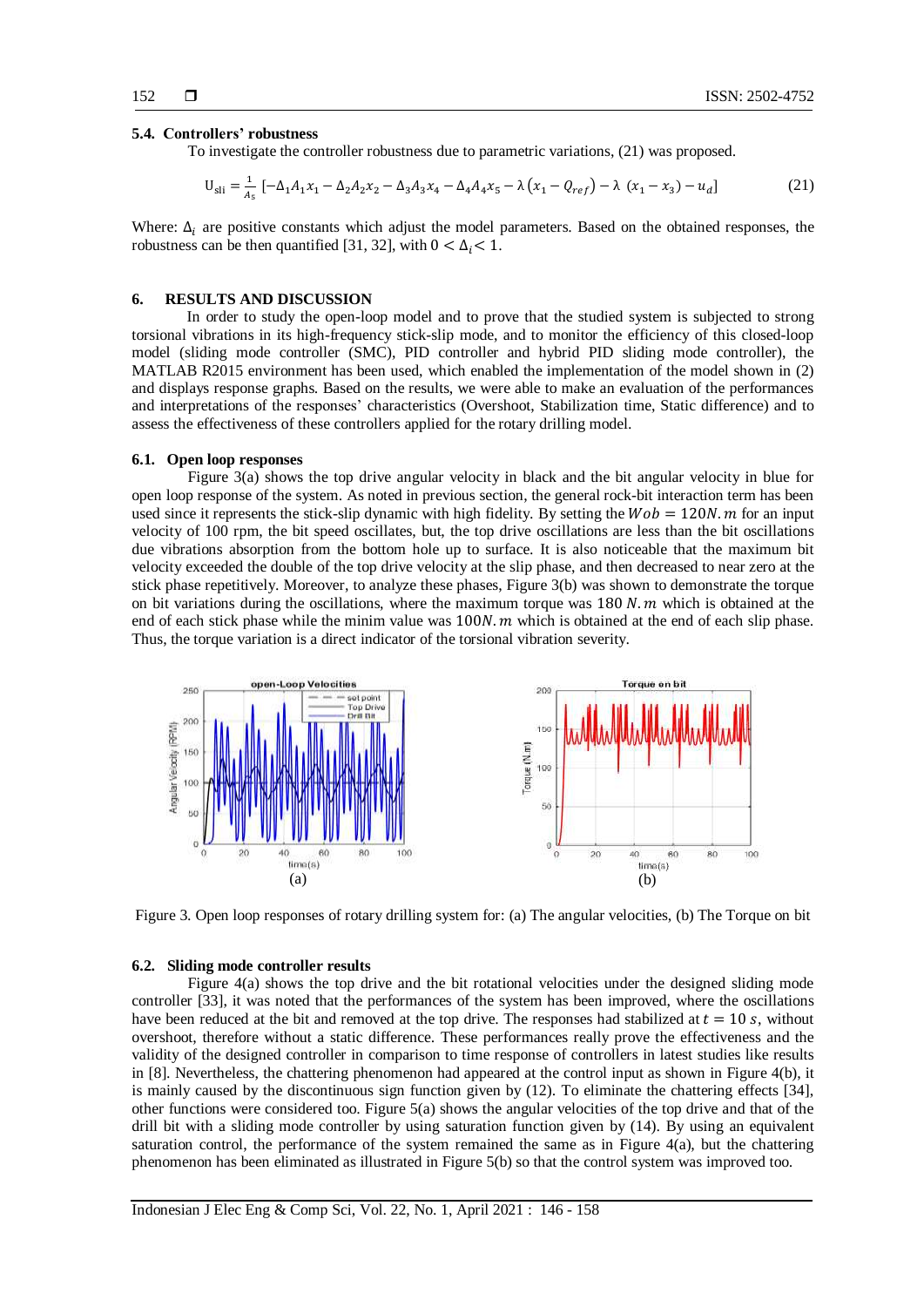

Figure 4. The sliding mode control step response for: (a) The angular velocities, (b) Control input



Figure 5. The sliding mode control step response with saturation function for: (a) The angular velocities, (b) Control input

#### **6.3. PI, PID controllers' results**

Figure 6(a) shows the angular velocities of the top drive and that of the drill bit for a PI controller with  $k_p = 600$ ,  $T_l = 0.01$   $\lambda = 0.02$ , it was noticed that the two velocities followed the desired set point nominal velocity, without overshoot and without static difference. However, the system was stabilized at  $t =$ 250s which is not unacceptable because the torsional vibrations dynamic is faster than that and it can damage the equipment in less time. Figure 6(b) shows the angular velocities of the top drive and that of the drill bit for a PID controller with  $k_p = -0.1$ ,  $T_l = -10$ ,  $T_d = -0.1$ ,  $\lambda = 2.5$ , the obtained performance is almost the same as the one obtained by a PI controller [35], except that the stabilization time was reduced to 200s. These performances prove the effectiveness of the PI controller, it can be seen that the response obtained has no overshoot, compared to [6], we conclude that performance of this controller were significantly improved.



Figure 6. The step response of rotary drilling system for: (a) PI controller, (b) PID controller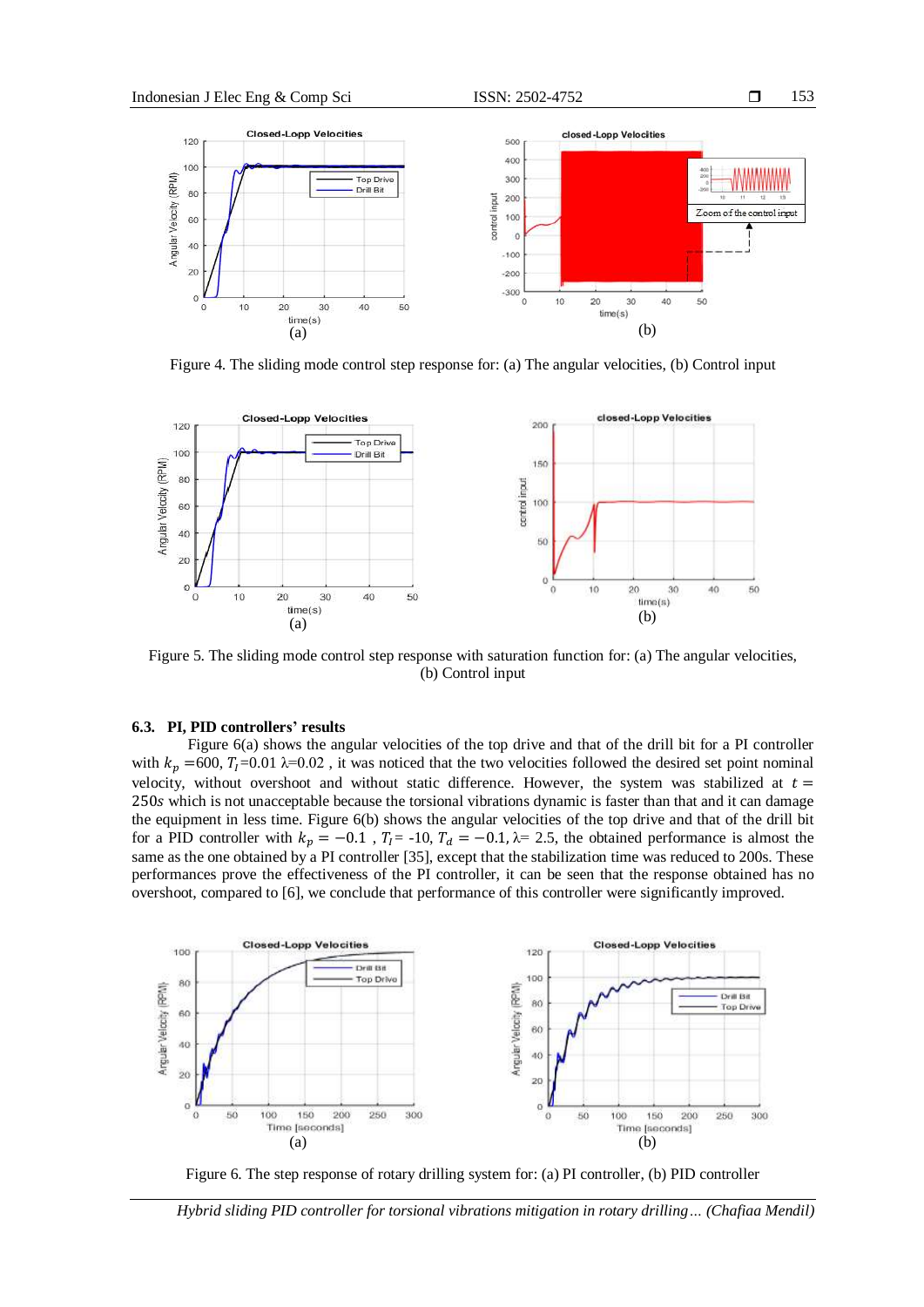#### **6.4. Hybrid controllers' results**

Figure 7(a) shows the angular velocities of the top drive and that of the drill bit for hybrid sliding PI controller with  $\lambda = 0.1$ ,  $k = 9.6$ ,  $\varphi = 2$ ,  $k_p = 0.2$ , and  $T_1 = 20$ . It was notice that with this controller has a 30% overshoot while the two velocities were stabilized at  $t = 40s$ . Moreover, Figure 7(b) demonstrated that input controller did not have chattering effects, but the controller was a little oscillating around the nominal velocity of 100 rpm, thus, it was concluded that the obtained performance is acceptable.



Figure 7. The step response of hybrid sliding PI controller: (a) Angular velocities, (b) Control input

Figure 8(a) shows the angular velocities of the top drive and that of the drill bit for hybrid sliding PID controller with  $\lambda = 0.001$ ,  $k = 9.6$ ,  $\varphi = 2$ ,  $T_d = 0.1$ ,  $k_p = 0.01$ , and  $T_i = 100$ , the obtained performances were better than those obtained by hybrid PI controller with shortest stabilization time  $t = 10s$ . The chattering phenomenon has also been eliminated Figure 8(b), these performances prove the effectiveness of the hybrid sliding PID controller, therefore, we can see that the obtained response for a stabilization time of 10 s with no overshoot. By comparing these characteristics to results in [7], we conclude that the performance of this controller are not just better than the previous controllers in the study but it is even better than controller in [7]. More detailed comparison is given in section seven.



Figure 8. The step response of hybrid sliding PID controller: a) Angular velocities, b) Control input

#### **6.5. Robustness results by sliding controller**

Figure 9 demonstrated the robustness of the hybrid controller for parametric variation Figure 9(a) and weight on bit variations Figure 9(b). The response of the system under the parameters  $\Delta_1= 0.7$ ,  $\Delta_2= 0.6$ ,  $\Delta_3$  = 0.9, and  $\Delta_4$  = 0.6 had showed that controller is robust for such type of status. From the other side, the weight on bit change to 200 has stimulated some oscillations as shown in Figure 9(b), but they are not severe and will not create damage risk to drilling equipment [36]. Therefore, the performance of this system is not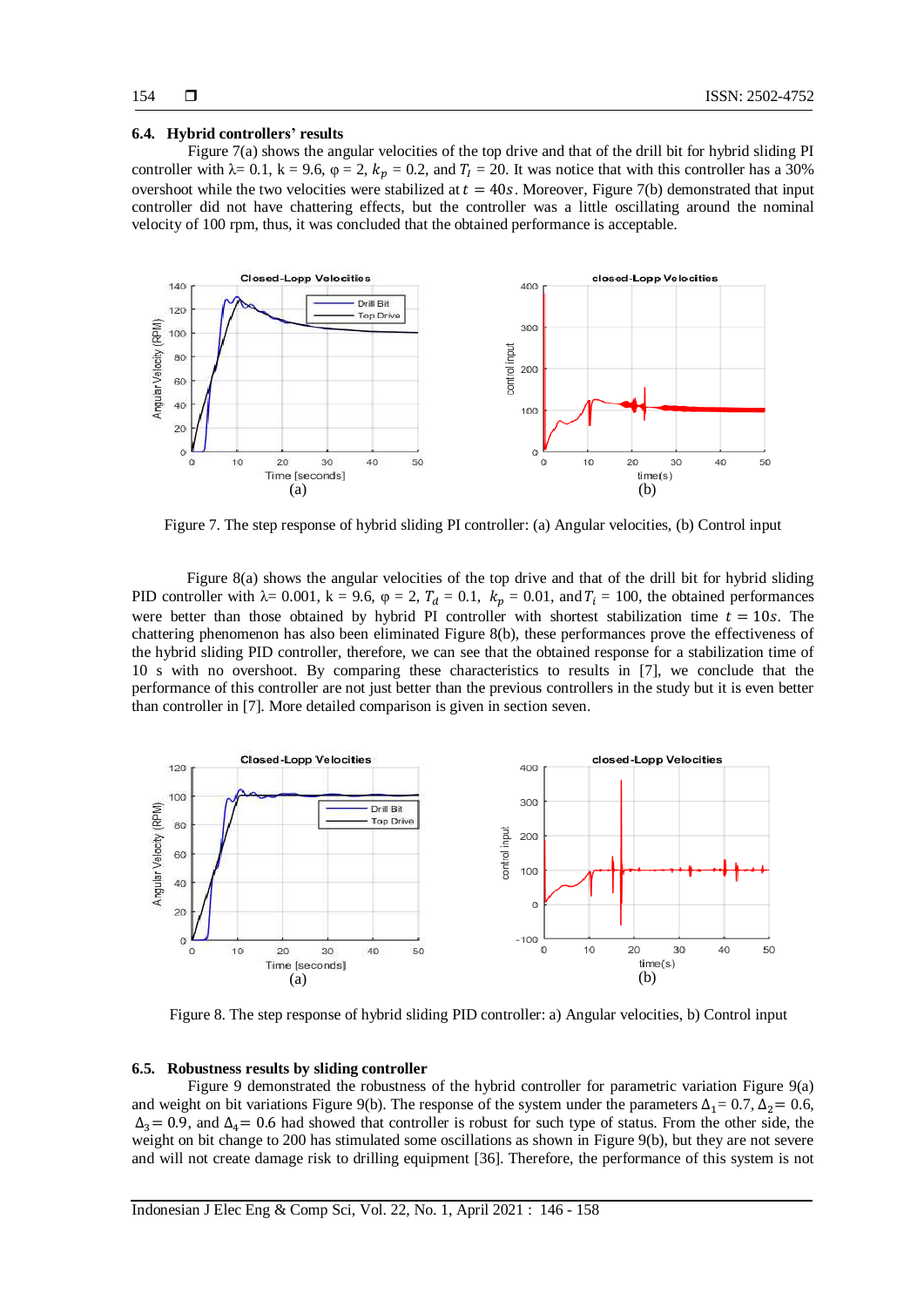affected by an increase in the weight on the bit and the parametric change of the sliding mode controller; therefore, we have demonstrated the efficiency and confirmed the validity of the control system based on the results obtained in Matlab R2015 environment.



Figure 9. Robustness evaluation of the hybrid controller with: (a) Parametric variation, (b) Weight on bit variation

# **7. COMPARATIVE STUDY**

A comparative study of the controllers' performances is summarized in Table 3, the responses of hybrid PID sliding controller Figure 8(a) are slightly better than those of sliding mode controller Figure 5(a) even they had almost the same performance characteristics Table 3. On the other hand, the responses with PI and PID controllers were not good because of the existence of many oscillations and the long stabilization time which is not practically desirable. Even though the sliding mode had improved their performances, the hybridization had offered the best results in terms of overshoot (0%), stabilization time (10s), static difference (0), and oscillations mitigation effectiveness. The other difference is that the input control response for the sliding mode controller was smooth starting from  $t = 12$  s Figure 5(b). On the contrary, the hybrid sliding PID controller input contained some oscillations, the strongest peak was at  $t = 17$  s when the angular velocity exceeded 350 rpm, and this can generate significant fatigue for the components of the drilling equipment. Despite, the fast time response will prevent the drilling equipment from damages due to the high robustness of the hybrid controller [37, 38].

| Table 5. Comparative study between designed controllers performances |           |                    |                   |  |  |
|----------------------------------------------------------------------|-----------|--------------------|-------------------|--|--|
|                                                                      |           | Performance        |                   |  |  |
| Method                                                               | Overshoot | Stabilization time | Static difference |  |  |
| Sliding mode                                                         | 0%        | 10 <sub>s</sub>    | 0                 |  |  |
| PI controller                                                        | 0%        | 250 s              | 0                 |  |  |
| PID controller                                                       | $0\%$     | 200 s              | 0                 |  |  |
| Hybrid sliding PI controller                                         | 30%       | 40 s               | 0                 |  |  |
| Hybrid sliding PID controller                                        | $0\%$     | 10 <sub>s</sub>    | 0                 |  |  |

Table 3. Comparative study between designed controllers' performances

#### **8. CONCLUSION**

In this study, a hybrid sliding PID controller was designed to mitigate torsional vibrations in rotary drilling systems so that the dynamic of drill bit remain under desired nominal angular velocity. In addition to that, the chattering phenomenon of sliding controller had also been avoided by the appropriate function choice in the equivalent control law. The hybridization between PI (PID) controllers with the sliding mode control had remarkably improved the performance of the system under the stick-slip vibration in its high frequency mode; the stabilization time was the most important characteristic because its reduction allowed us to suppress the vibrations quickly in order to avoid any damages or fatigues to the drill bit, tool string, and top drive. Furthermore, the comparative study gave us the chance to demonstrate the superiority of sliding

*Hybrid sliding PID controller for torsional vibrations mitigation in rotary drilling… (Chafiaa Mendil)*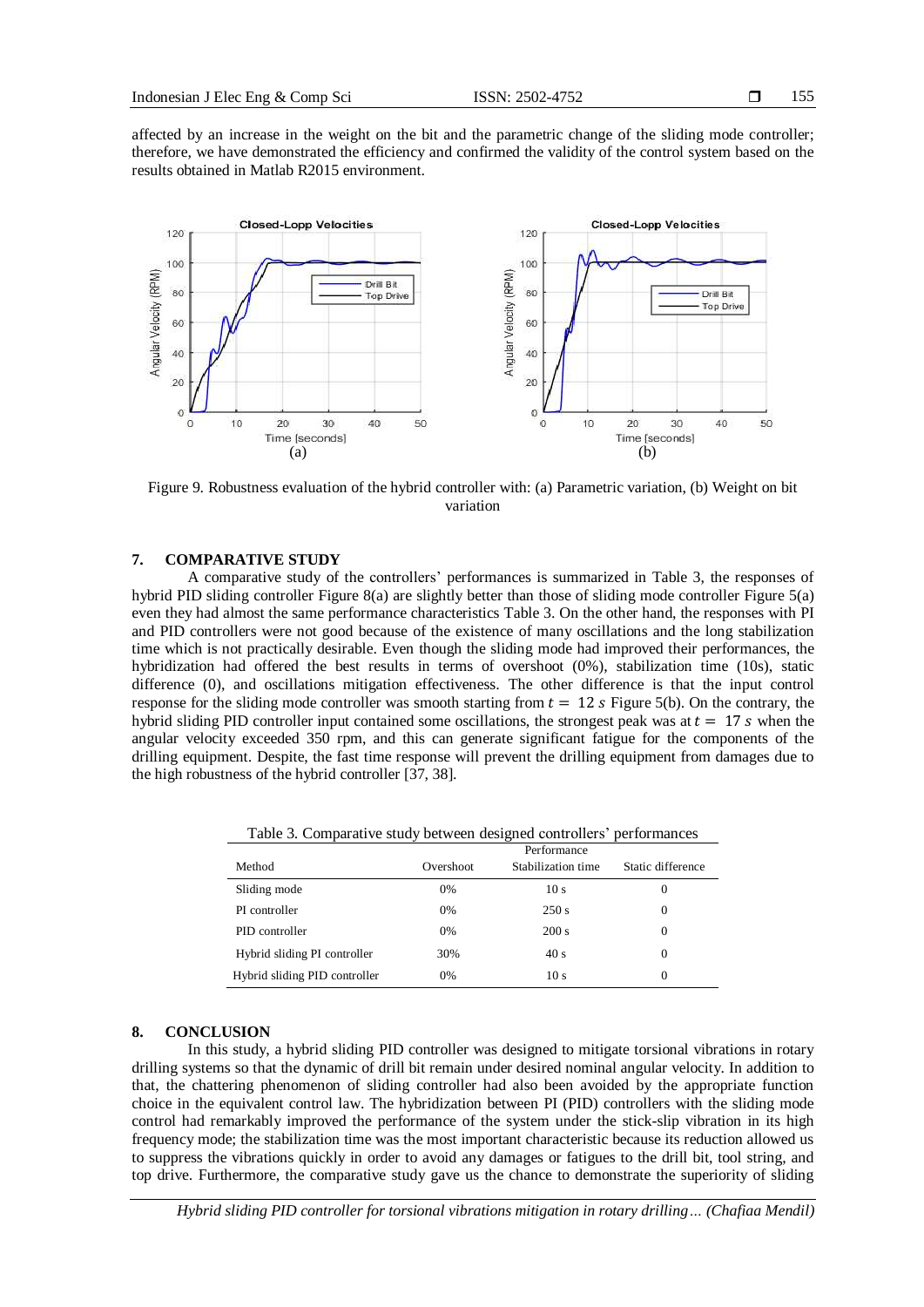PID controller over sliding PI controller, and even sliding controller too. Due to the considerable interest in industrial improvements of drilling systems and to control vibration (stick-slip phenomenon), it is suggested to implement the sliding mode controller and hybrid sliding PID controller in the LabVIEW environment (laboratory virtual instrument engineering workbench) in real time, to ensure the reliability and precise synchronization of the speed of our drilling system (top drive and that of the drill). Therefore, small difference between these speeds can be avoided because it is the origin of many failures in the drill. Furthermore, to ensure the proposed controller efficiency in real rotary drilling system, we suggest implementing the developed algorithm in RT-Lab (real time laboratory system) at the beginning, then, in an operating drilling system at the end. Based on the obtained results, it is highly recommendable to consider the proposed hybrid controller for torsional vibrations mitigation in smart industrial rotary drilling system due to its high robustness and its straight forward implementability in the petroleum industry.

# **ACKNOWLEDGEMENTS**

This research work was sponsored by DGRSDT (Direction Générale de la Recherche Scientifique et du Développement Technologique) Algiers- Algeria.

#### **REFERENCES**

- [1] T. Vromen *et al*., "Mitigation of Torsional Vibrations in Drilling Systems: A Robust Control Approach," *IEEE Transactions on Control Systems Technology*, vol. 27, no. 1, pp. 249-265, Jan. 2019, doi: 10.1109/TCST.2017.2762645.
- [2] T. Jialin *et al*., "Torsional Vibrations and Nonlinear Dynamic Characteristics of Drill Strings and Stick-Slip Reduction Mechanism," *J. Comput. Nonlinear Dynam*., vol. 14, no. 8, pp. 081007 (11 pages), Aug. 2019, doi: 10.1115/1.4043564.
- [3] S. Adly and D. Goeleven, "A nonsmooth approach for the modelling of a mechanical rotary drilling system with friction," *Evolution Equations and Control Theory*, AIMS, In press, X, 2020, doi: 10.3934/eect.2020042.
- [4] I. Kessai, S. Benammar, M. Z. Doghmane and K. F. Tee, "Drill Bit Deformations in Rotary Drilling Systems under Large-Amplitude Stick-Slip Vibrations," *Appl. Sci*, vol. 10, no. 18, pp. 6523, 2020, doi: 10.3390/app10186523.
- [5] F. K. Ullah and C. Bohn, "Dynamic Surface Control for the Reduction of Torsional Vibrations in a Scaled Experimental Drillstring Setup," *2018 UKACC 12th International Conference on Control (CONTROL)*, Sheffield, 2018, pp. 199-204, doi: 10.1109/CONTROL.2018.8516736.
- [6] E. Navarro-L´opez and E. Lic´eaga-Castro, "Non-desired transitions and sliding mode control of a multi-DOF mechanical system with stick-slip oscillations," *Chaos, Solitons Fractals*, vol. 41, no. 4, pp. 2035-2044, 2009, doi: 10.1016/j.chaos.2008.08.008.
- [7] M. Z. Doghmane, A. Bacetti and M. Kidouche, "Stick-slip Vibrations Control Strategy Design for Smart Rotary Drilling System," *accepted for presentation and publication in Proceeding of the Fourth Conference on Artificial Intelligence in Renewable Systems*, Tipasa, Algeria, 22-24 November, 2020. doi: 10.1007/978-3-030-63846-7\_20.
- [8] Y. Liu, "Suppressing stick-slip oscillations in underactuated multibody drill-strings with parametric uncertainties using sliding-mode control," *The Institution of Engineering and Technology*, vol. 9, no.1, pp.91-102, Jan. 2015, doi: 10.1049/iet-cta.2014.0329.
- [9] V. Zahiri, M. Kapitaniak and M. Wiercigroch, "Suppression of drill-string stick-slip vibration by sliding mode control: Numerical and experimental studies," *Journal of Applied Mathematics*, vol. 29, pp. 805-825, 2018, doi: 10.1017/S0956792518000232.
- [10] C. Mendil, M. Kidouche and M.Z. Doghmane, "Modeling of Hydrocarbons Rotary Drilling Systems under Torsional Vibrations: A Survey," *accepted for presentation and publication in Proceeding of the Fourth Conference on Artificial Intelligence in Renewable Systems*, Tipasa, ALGERIA, 22-24 November, 2020. doi: 10.1007/978-3-030-63846-7\_24.
- [11] R. Riane, M. Kidouche, M. Z. Doghmane and R. Illoul, "Modeling of Torsional Vibrations Dynamic in Drill-String by Using PI-Observer," *In Proc. Of the Fourth International Conference on Electrical Engineering and Control Applications ICEECA'19- Recent Advances in Electrical Engineering and Control Applications* Constantine, Algeria, 2019, doi[: 10.1007/978-981-15-6403-1\\_12.](https://www.researchgate.net/deref/http%3A%2F%2Fdx.doi.org%2F10.1007%2F978-981-15-6403-1_12)
- [12] K. Oulidi Omali *et al.*, "Actuator fault detection and isolation for robot manipulator using higher order sliding mode observers," *Indonesian Journal of Electrical Engineering and Computer Science (IJEECS)*, vol. 17, no. 3, pp. 1150∼1156, Mar. 2020. doi: 10.11591/ijeecs.v17i3.pp1150-1156.
- [13] Y. A Mohammed Alkaragoolee, "Hybrid Modelling and Optimisation of Oil Well Drillstrings," *PhD Thesis, University of Bradford*, 2018. http://hdl.handle.net/10454/16859.
- [14] C. Mendil, M. Kidouche, M.Z. Doghmane, "A study of the Parametric Variations Influences on Stick-Slip Vibrations in Smart Rotary Drilling Systems," *accepted for presentation and publication in Proceeding of the Fourth Conference on Artificial Intelligence in Renewable Systems*, Tipasa, ALGERIA, 22-24 November, 2020. doi: 10.1007/978-3-030-63846-7\_67.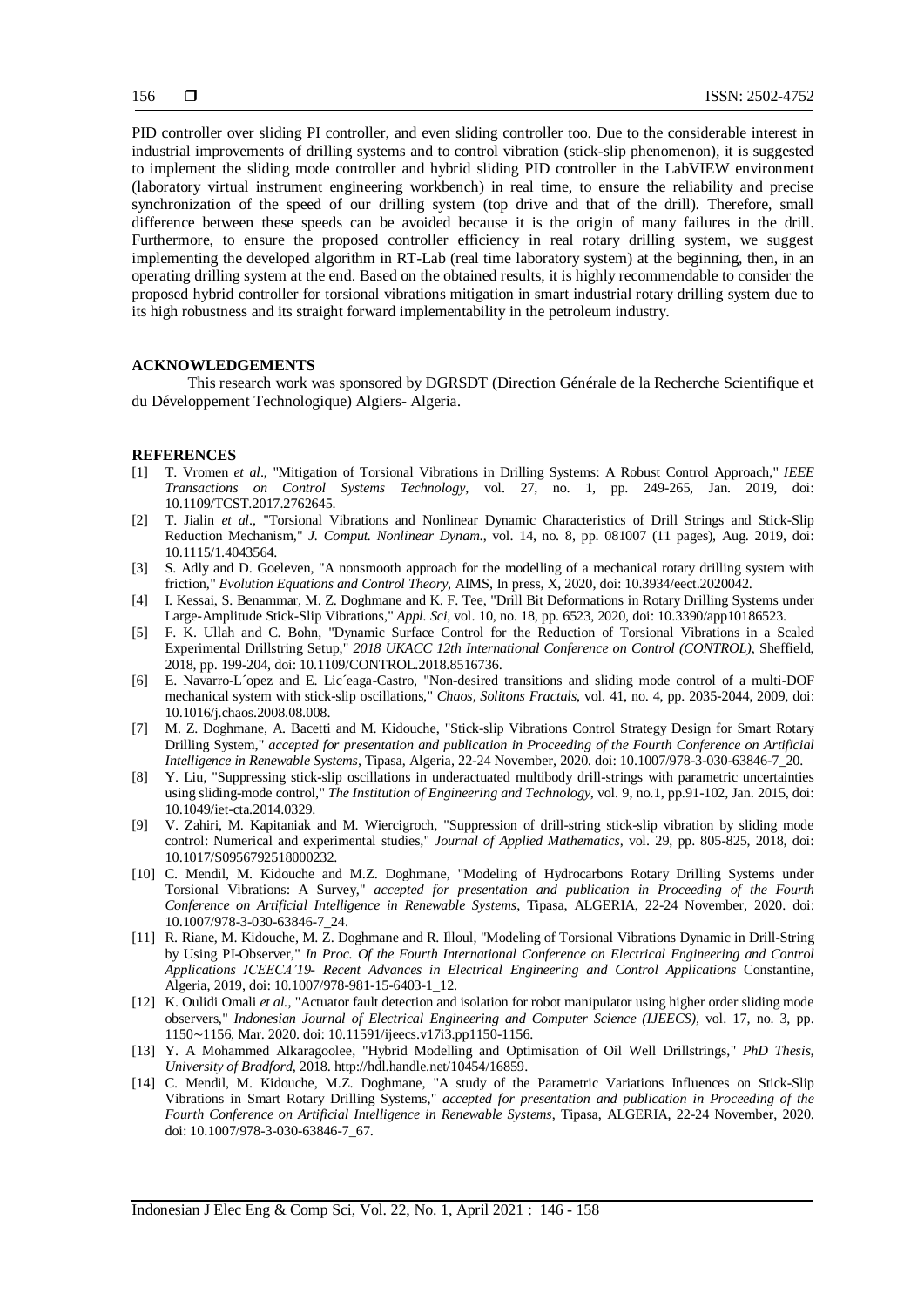- [15] R. Riane, M. Kidouche, R. Illoul and M. Z. Doghmane, "Unknown Resistive Torque Estimation of a Rotary Drilling System Based on Kalman Filter," *IETE Journal of Research*, published online: 27 Feb 2020, doi: 10.1080/03772063.2020.1724834.
- [16] F. Mehedi *et al.*, "SMC based DTC-SVM control of five-phase permanent magnet synchronous motor drive," *Indonesian Journal of Electrical Engineering and Computer Science (IJEECS)*, vol. 20, no. 1, pp. 100-108, 2020, doi: 10.11591/ijeecs.v20.i1.pp100-108.
- [17] B. Saldivar *et al.*, "An overview on the modeling of oilwell drilling vibrations," *IFAC Proceedings Volumes*, vol. 47, no. 3, pp. 5169-5174, 2014, [doi: 10.3182/20140824-6-ZA-1003.00478.](https://doi.org/10.3182/20140824-6-ZA-1003.00478)
- [18] Y. Xiao, C. Hurich and S. D. Butt, "Assessment of rock-bit interaction and drilling performance using elastic waves propagated by the drilling system," *International Journal of Rock Mechanics and Minning Sciences*, vol. 105, pp. 11-21, 2018, [doi: 10.1016/j.ijrmms.2018.02.006.](https://doi.org/10.1016/j.ijrmms.2018.02.006)
- [19] A. Marquez and C. Teodoriu, "A Novel Drillstring Dynamics Experimental Setup to Be Integrated into Hardware in the Loop Capable Drilling Simulators," in *Proceeding series, International Conference on Offshore Mechanics and Arctic Engineering, Paper No: OMAE2017-62395, V008T11A026,* 2017, *p, 7*, doi: 10.1115/OMAE2017- 62395.
- [20] T. L. Nguyen and H. T. Vu, "Contribution to the adaptive observer synthesis with unknown input of rotary drilling system: Simulation under LabView Environment," *Bulletin of Electrical Engineering and Informatics (BEEI)*, vol. 9, no. 5, pp. 1844-1853, October 2020, doi: 10.11591/eei.v9i5.2143.
- [21] M. Krøtøy and J. T. Myrvold, "Stick-Slip Prevention of Drill Strings Using Nonlinear Model Reduction and Nonlinear Model Predictive Control," *Master thesis, Norwegian University of Science and Technology Department of Engineering Cybernetics*, 2010.
- [22] M. Kidouche and A. Charef, "A constructive methodology of Lyapunov function of composite systems with nonlinear interconnected term", *Internal journal of Robotics and Automation*, vol. 21, no. 1, pp. 19-24, 2006, doi: 10.2316/Journal.206.2006.1.206-2814.
- [23] A. Aibeche and M. Kidouche, "Sensor Fault Detection, Localization, and System Reconfiguration with a Sliding Mode Observer and Adaptive Threshold of PMSM," *Journal of Power Electronics*, vol. 16, no. 3, pp. 1012-1024, May 2016, doi: 10.6113/JPE.2016.16.3.1012.
- [24] N. Mamat *et al.*, "Performance Comparison of Controllers for Suppressing the Structural Building Vibration," *Indonesian Journal of Electrical Engineering and Computer Science (IJEECS)*, vol. 10, no. 2, pp. 537-544, May 2018, doi: 10.11591/IJEECS.V10.I2.PP537-544.
- [25] M.Manceur, "Commande robuste des systemes non lineaires complexes," *Doctoral thesi in Automation, STIC research center, l'Univérsite de Reims Champagne-Ardenne*, 2012.
- [26] M. Kidouche and R. Riane, "On the design of proportional integral observer for a rotary drilling system," *8th CHAOS Conference Proceedings*, Henri Poincaré Institute, Paris France, 2015.
- [27] R.Mohamed, M. Helaimi, *et al*.,"Frequency control of microgrid system based renewable generation using fractional PID controller," *Indonesian Journal of Electrical Engineering and Computer Science (IJEECS)*, vol. 19, no. 2, 2020, pp. 745-755. doi: 10.11591/ijeecs.v19.i2.pp745-755.
- [28] M. Z. Doghmane, "Optimal decentralized control design with overlapping structure," *Magister Thesis, Department of Automation, FHC, University M'hamed Bougara of Boumerdes*, Algeria 2011.
- [29] M.H. Gebrehiwot, "Speed control of PM brushless DC motor using sensorless hybrid controller," *International Journal of Applied Power Engineering (IJAPE*), [vol. 10,no. 2, June 2021.](file:///C:/Users/IAES%2021/Downloads/vol.%2010,no.%202,%20June.2021)
- [30] C. Mendil, M. Kidouche and M. Z. Doghmane, "Automatic Control of Heat Exchanger in a Nuclear Power Station: The Classical and the Fuzzy Methods," In *IEEE International Conference on Advanced Electrical Engineering (ICAEE)*, Algiers-Algeria, 2019, doi: 10.1109/ICAEE47123.2019.9014661.
- [31] Z.Massaq, A.Abounada and M.Ramzi, "Robust non-linear control of a hybrid water pumping system based on induction motor," *International Journal of Power Electronics and Drive Systems (IJPEDS),* vol. 11, no. 4, 2020, doi: 10.11591/ijpeds.v11.i4.pp1995-2006*.*
- [32] N.M. Ameen and A.T.Humod, "Robust nonlinear PD controller for ship steering autopilot system based on particle swarm optimization technique, "*IAES International Journal of Artificial Intelligence (IJ-AI),* vol. 9, no. 4, 2020, doi[: 10.11591/ijai.v9.i4.pp662-669.](https://www.researchgate.net/deref/http%3A%2F%2Fdx.doi.org%2F10.11591%2Fijai.v9.i4.pp662-669)
- [33] S. Riache, M. kidouche and A. Rezoug, "Adaptive robust nonsingular terminal sliding mode design controller for quadrotor aerial manipulator," *TELKOMNIKA (Telecommunication, Computing, Electronics and Control)*, vol.17, no. 3, pp. 1501-1512, Jun. 2019, doi: 10.12928/telkomnika.v17i3.10470.
- [34] P.Padmalatha and S.Thomas, "Discrete time reaching law based variable structure control for fast reaching with reduced chattering," *IAES International Journal of Robotics and Automation (IJRA)*, vol.9, no.1, [March 2020,](file:///C:/Users/pc/Downloads/vol.9,%20no.1,%20March.2020) doi: [10.11591/ijra.v9i1.pp51-61.](https://www.researchgate.net/deref/http%3A%2F%2Fdx.doi.org%2F10.11591%2Fijra.v9i1.pp51-61)
- [35] M. Z. Doghmane and M. Kidouche, "Decentralized controller Robustness improvement using longitudinal overlapping decomposition- Application to web winding system," *Elektronika ir Elektronika*, vol. 24, no. 5, pp. 10- 18, 2018, doi: 10.5755/j01.eie.24.5.21837.
- [36] M. Z. Doghmane *et al.*, "A new decomposition strategy approach applied for a multi-stage printing system control optimization," In *4 th International Conference on Electrical Engineering (ICEE),* Boumerdes, Algeria, 2015, doi: 10.1109/INTEE.2015.7416751.
- [37] A.Mousmi, A. Abbou *et al*., "Real time implementation of a super twisting control of a BLDC motor," *International Journal of Electrical and Computer Engineering (IJECE*), [vol. 9, no. 4, August 2019,](file:///C:/Users/IAES%2021/Downloads/vol.%209,%20no.%204,%20August%202019) doi: 10.11591/ijece.v9i4.pp3032-3040.